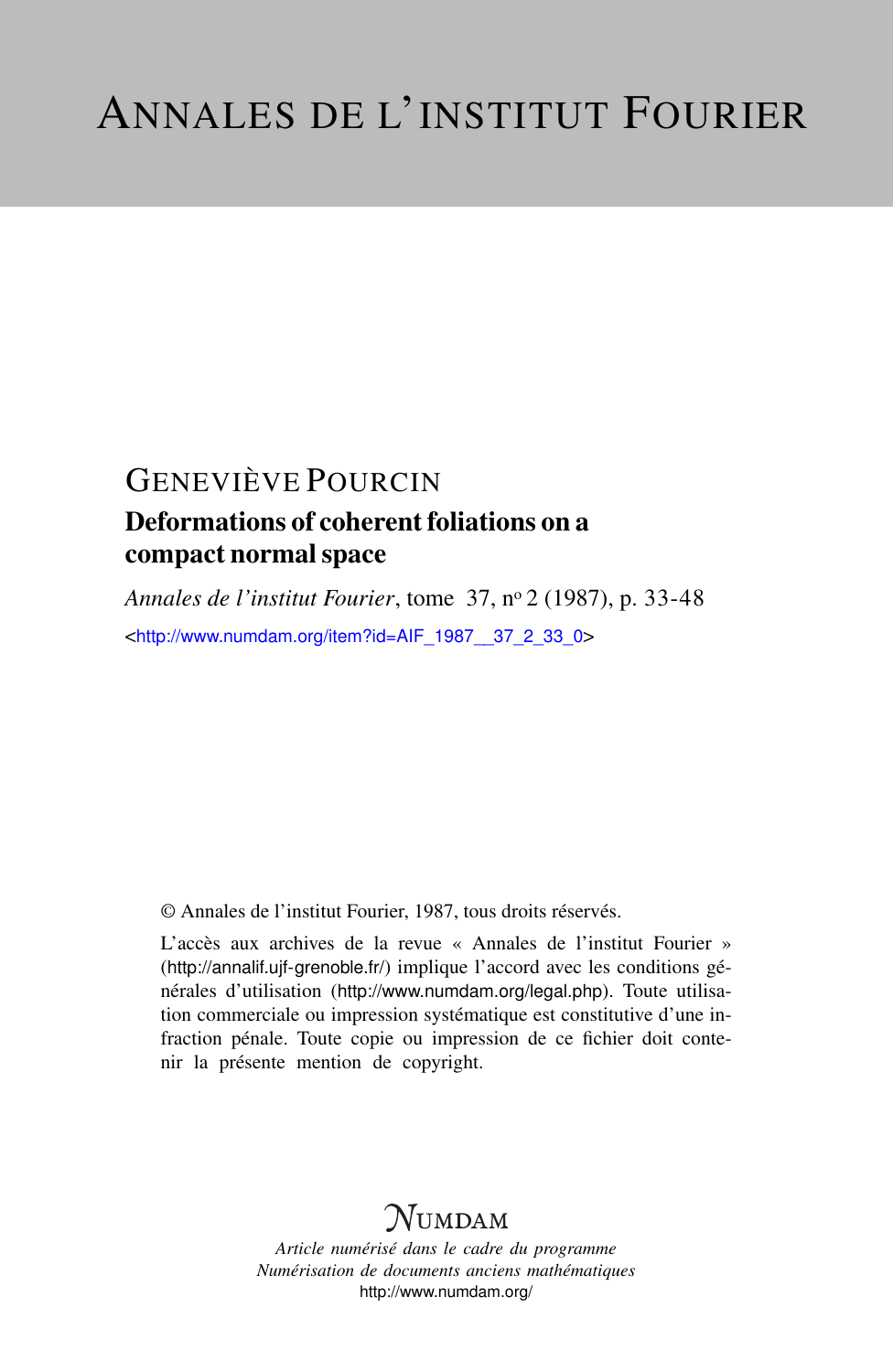Ann. Inst. Fourier, Grenoble 37, 2 (1987), 33-48.

### **DEFORMATIONS OF COHERENT FOLIATIONS ON A COMPACT NORMAL SPACE**

#### **by Geneviève POURCIN**

#### **Introduction.**

Let X be a normal reduced compact analytic space with countable topology. Let  $\Omega^1_X$  be the coherent sheaf of holomorphic 1-forms on X and  $\Theta_{\rm X}$  = Hom<sub>ov</sub>( $\Omega_{\rm X}^1$ ,  $\Omega_{\rm X}$ ) its dual sheaf. The bracket of holomorphic vector fields on the smooth part of X induces a C-bilinear morphism  $m: \Theta_{x} \times \Theta_{x} \rightarrow \Theta_{x}$  (section 1); therefore, for any open subset U of X, m defines a map  $m_U : \Theta_X(U) \times \Theta_X(U) \to \Theta_X(U)$  which is continuous for the usual topology on  $\Theta_x(U)$ .

**We** shall study coherent foliations on X (section 1 definition 2), using the definition given in [2], this notion generalizes the notion of analytic foliations on manifolds introduced by P. Baum ([1]) (see also [8]). A coherent foliation on X defines a quotient  $O_x$ -module of  $\Theta_x$  by a *m*-stable submodule (condition (i) of definition 2), this quotient being a non zero locally free  $O_x$ -module outside a rare analytic subset of X (condition (ii) of definition (ii)).

Then the set of the coherent foliations on X is a subset of the universal space H of all the quotient O<sub>x</sub>-modules of  $\Theta_x$ ; the analytic structure of H has been constructed by A. Douady in [4].

The aim of this paper is to prove that the set of the quotient  $O_x$ -modules of  $\Theta_x$  which satisfy conditions (i) and (ii) of definition 2 is an analytic subspace  $\mathcal X$  of an open set of H and that  $\mathcal X$  satisfies a universal property (Theorem 2). Any coherent foliation gives a point of  $\mathcal{H}$ , any point of  $\mathcal{H}$ defines a coherent foliation but two different points of  $\mathcal K$  can define the same foliation (cf. section 1, remark 3).

*Key-words:* Singular holomorphic foliations - Deformations.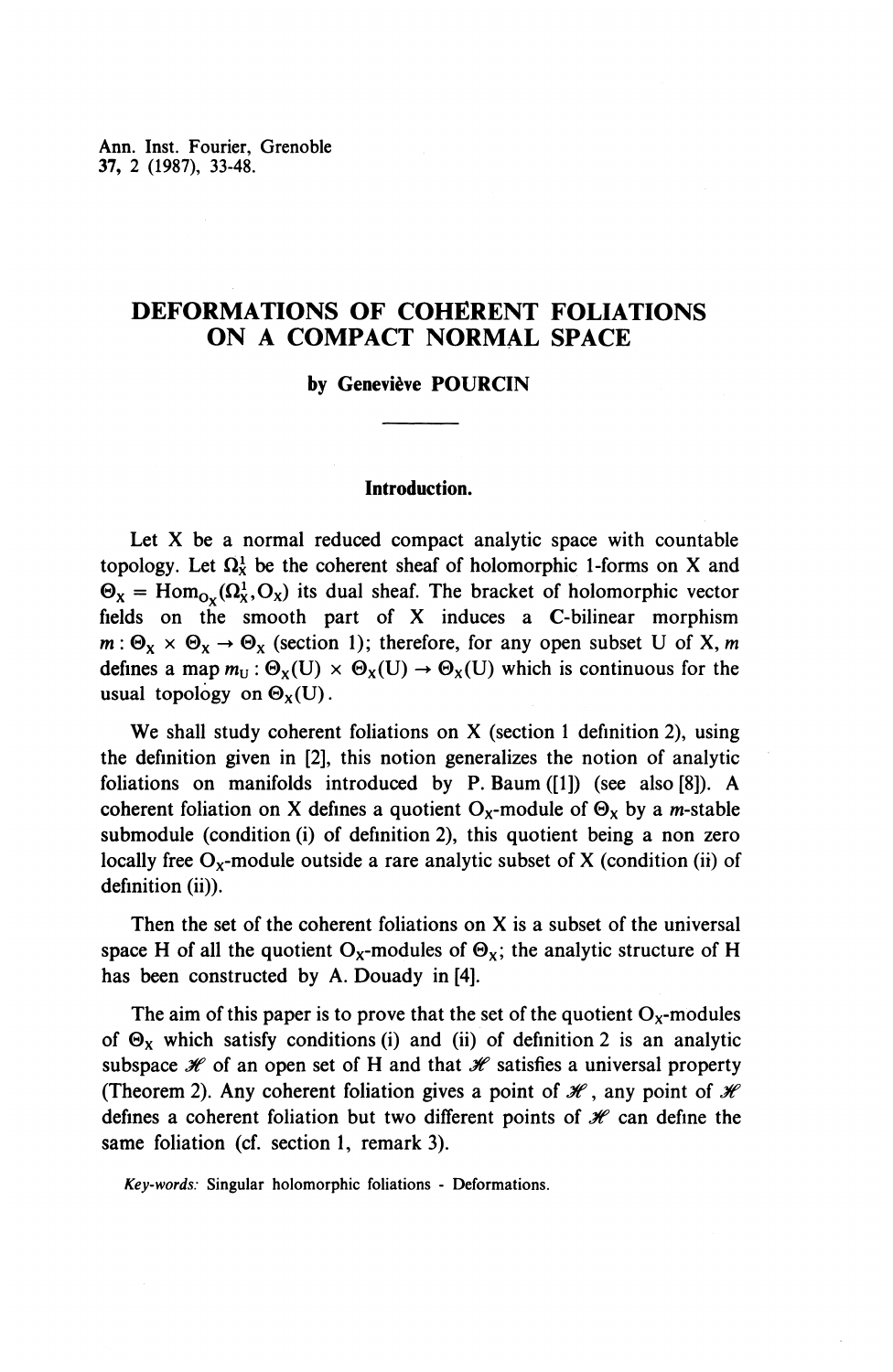In section 2 one proves that, in the local situation,  $m$ -stability is an analytic condition on a suitable Banach analytic space (of infinite dimension).

In section 3 we follow the construction of the universal space of A. Douady and we get the analytic structure of  $\mathcal{H}$ .

#### *Notations :*

*—* For any analytic space Y and any analytic space not necessarly of finite dimension Z let us denote  $p_7$ :  $Z \times Y \rightarrow Y$  the projection.

 $-$  For any O<sub>zyv</sub>-module  $\mathscr F$  and any  $z \in Z$  let us denote  $\mathscr F(z)$  the O<sub>y</sub>module which is the restriction to  $\{z\} \times Y$  of  $\mathcal{F}$ , by definition we have for any  $y \in Y$ 

$$
\mathscr{F}(z)_y = \mathscr{F}_{(z,y)} \otimes_{\mathcal{O}_{\mathbb{Z},z}} \mathcal{O}_{Z,z}/m_z.
$$

#### **1. Coherent foliations.**

Let X be a reduced connected normal analytic space with countable topology; let  $\Omega^1_X$  be the coherent sheaf of holomorphic differential 1-forms on X and

$$
(*)\qquad \Theta_X = \text{Hom}_{O_X}(\Omega^1_X, O_X)
$$

 $\Theta_X$  is called the tangent sheaf on X. Let S be the singular locus of X, then S is at least of codimension two and the restriction of  $\Theta_x$  to X – S is the sheaf of holomorphic vector fields on the manifold  $X - S$ .

*Bracket of two sections of*  $\Theta_{x}$ .

The bracket of two holomorphic vector fields on the manifold  $X - S$  is well-defined; recall that, if  $z = (z_1, \ldots, z_p)$  denotes the coordinates on  $\mathbb{C}^p$ , if U is an open set in  $\mathbb{C}^p$  and if a and b are two holomorphic vector fields on U, with

$$
a = \sum_{i=1}^{p} a_i(z) \frac{\partial}{\partial z_i}, \qquad b = \sum_{i=1}^{p} b_i(z) \frac{\partial}{\partial z_i}
$$

then we have  $[a,b] = c$  with

$$
c = \sum_{i=1}^{p} c_i \frac{\partial}{\partial z_i} \text{ where } c_i = \sum_{j=1}^{p} \left( a_j \frac{\partial b_i}{\partial z_j} - b_j \frac{\partial a_i}{\partial z_j} \right).
$$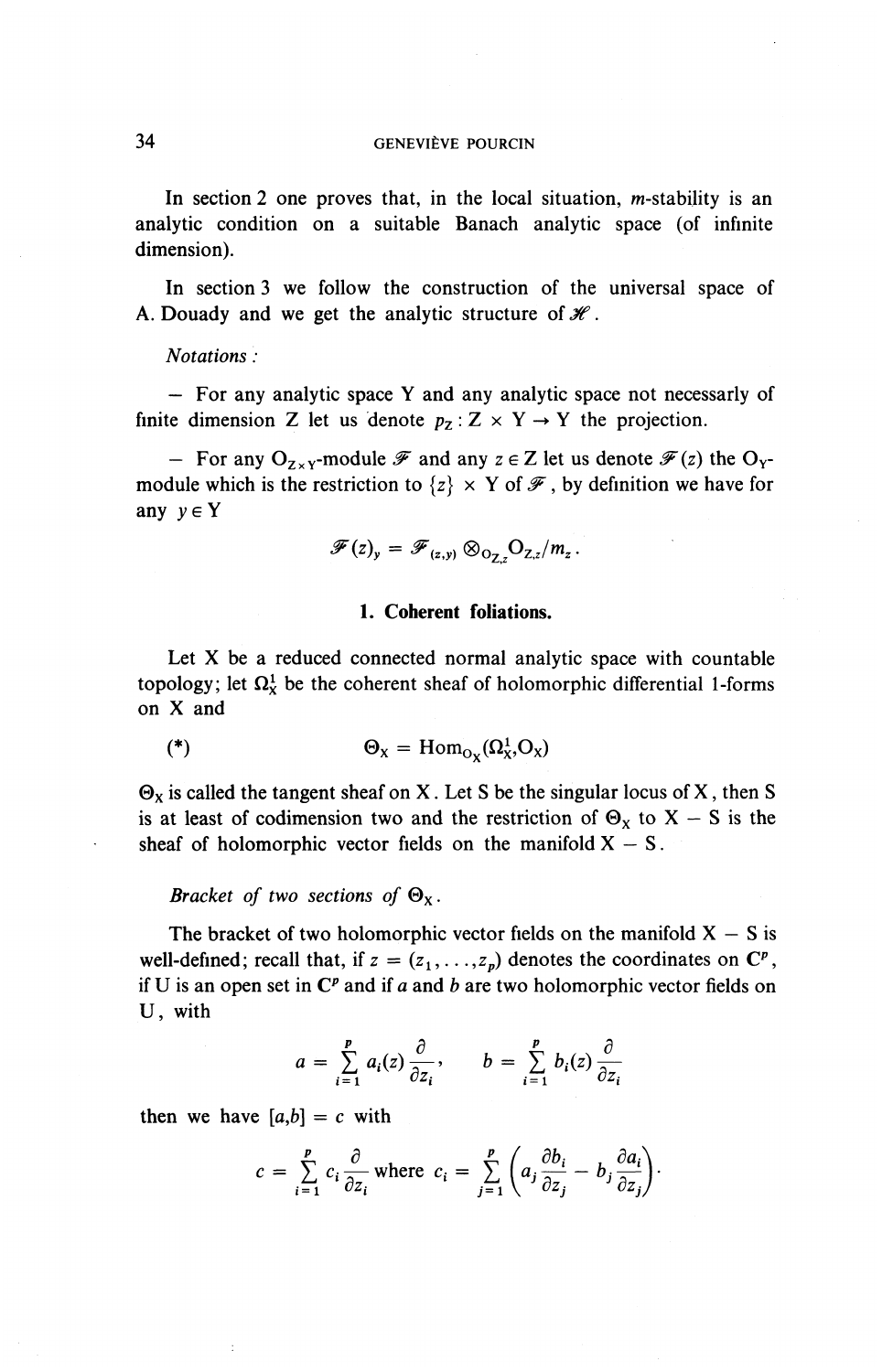Let  $m_U$ :  $O(U)^p \times O(U)^p \rightarrow O(U)^p$  be the C-bilinear map which sends  $((a_1,\ldots,a_p), (b_1,\ldots,b_p))$  onto  $(c_1,\ldots,c_p)$ ; the Cauchy majorations imply the continuity of  $m<sub>u</sub>$  for the Frechet topology of uniform convergence on compacts ofU.

PROPOSITION 1. — *For every open subset* U *of* X *the restriction homomorphism*

$$
\rho: H^0(U,\Theta_X) \to H^0(U-U_{\cap}S,\Theta_X)
$$

15 an *isomorphism of Frechet spaces.*

*Proof. —* **One** knows that *p* is continuous; by the open mapping theorem it is sufficient to prove that  $p$  is bijective.

Now we may suppose that  $X$  is an analytic subspace of an open set  $V$  in  $\mathbb{C}^n$ ; let I be the coherent ideal sheaf defining X in V; one has an exact sequence

(1) 
$$
O \rightarrow \Theta_X \rightarrow O_X^n \xrightarrow{\alpha} \text{Hom}_{O_U}(I/I^2,O_X)
$$

where the map  $\alpha$  is defined by

$$
\alpha(a_1,\ldots,a_n)(f) = \sum_{i=1}^n a_i \frac{\partial f}{\partial z_i}\bigg|_X
$$

 $z_1, \ldots, z_n$  being the coordinates in  $\mathbb{C}^n$ .

Because the complex space X is reduced and normal it follows from the second removable singularities theorem two isomorphisms

(2) 
$$
O_X(V) \approx O_X(V-S)
$$

$$
I(V) \approx I(V-S).
$$

Then the proposition 1 follows from (1) and (2). As an immediate consequence of proposition 1 we obtain the following corollary:

COROLLARY AND DEFINITION. — *It exists a unique homomorphism of sheaves of C-vector spaces*

$$
m: \Theta_X \times \Theta_X \rightarrow \Theta_X
$$

*extending the bracket defined on X — S. Therefore, for every open subset* U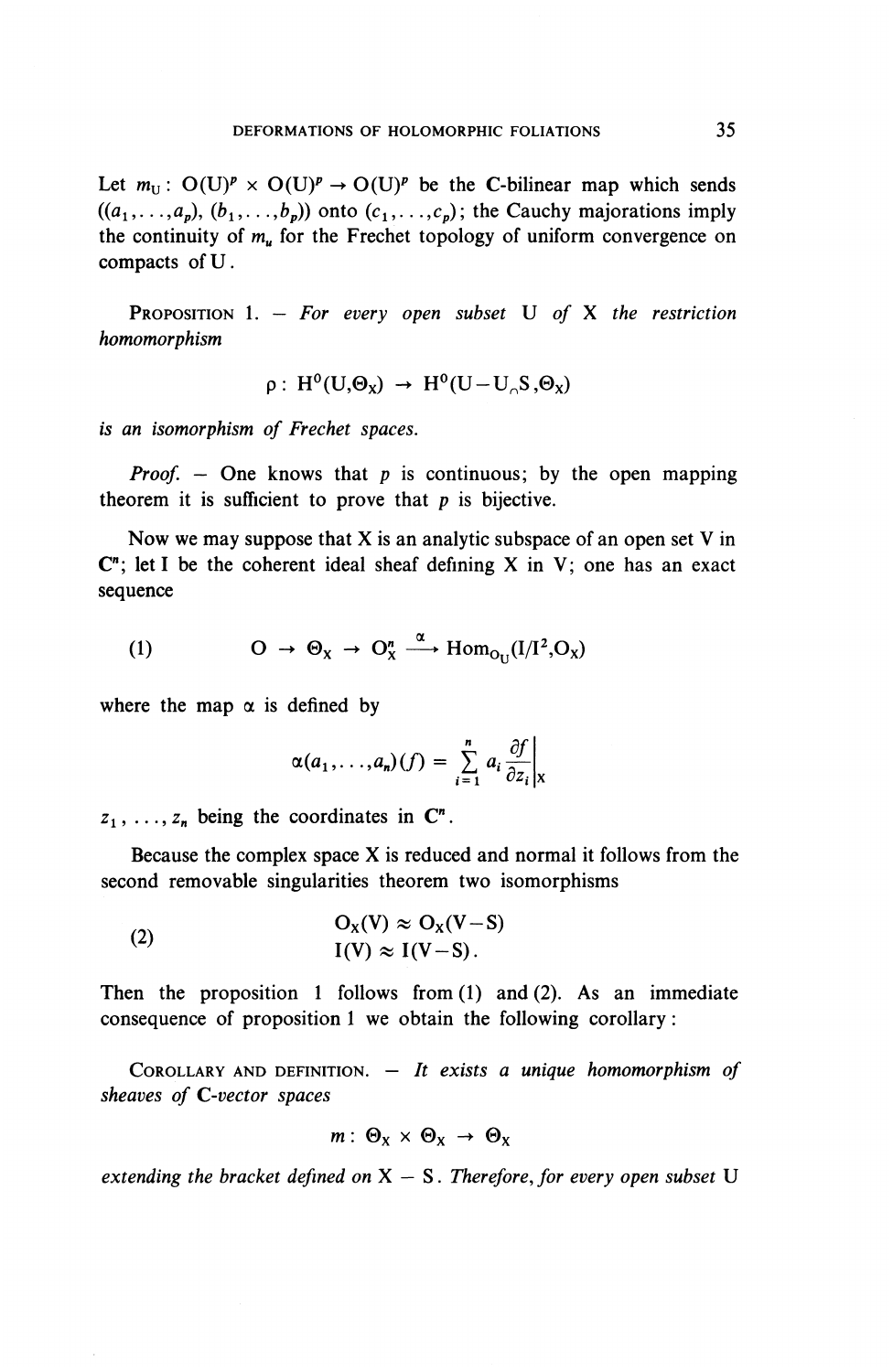*of* X, *the induced map*

$$
m_U
$$
:  $H^0(U,\Theta_X) \times H^0(U,\Theta_X) \to H^0(U,\Theta_X)$ 

is C-bilinear and continuous for the Frechet topology on  $H^0(U,\Theta_x)$ . We call *bracket-map the sheaf morphism*  $m: \Theta_{x} \times \Theta_{x} \rightarrow \Theta_{x}$ .

*Coherent foliations.*

DEFINITION 1. - *A coherent* O<sub>x</sub>-submodule T of  $\Theta_x$  is said to be *maximal if for any open*  $U \subset X$ *, any section*  $s \in \Theta_X(U)$  *and any nowhere dense analytic set* A *in* U

$$
s \in T(U - A) \Rightarrow s \in T(U)
$$

*holds.*

Because X is reduced and normal, then locally irreducible, T is maximal if and only if  $\Theta_x/T$  has no  $O_x$ -torsion.

DEFINITION 2 [2].  $-$  A coherent foliation on X is a coherent O<sub>x</sub>-submodule T *of* **©x** *such that:*

(i) **©x/T** *is non zero locally free outside a nowhere dense analytic subset ofX;*

(ii) T is a subsheaf of  $\Theta_{\rm X}$  stable by the bracket-map;

(iii) T *is maximal.*

*Remarks.* — 1) A coherent foliation induces a classical smooth holomorphic foliation outside a nowhere dense analytic subset of  $X - S$ .

2) If T is maximal the stability of T by the bracket-map on X is equivalent to the stability of T on  $X - A$ , for any rare analytic subset A.

3) A coherent foliation on a connected reduced normal complex space X is characterized by a quotient module F of  $\Theta_X$ , without O<sub>x</sub>-torsion, such that ker  $[\Theta_x \rightarrow F]$  is stable by the bracket-map and which is a non zero locally free  $O_x$ -module outside a rare analytic subset of X.

4) Let T be a coherent O<sub>x</sub>-submodule of  $\Theta_x$  satisfying conditions (i) and (ii) of definition 2; then  $T$  is included in a maximal coherent sheaf  $\hat{T}$ which is equal to T outside a rare analytic subset of X  $([7] 2.7)$ ; the conditions (i) and (ii) are also fullfilled for  $\hat{T}$ , hence one can associate to T a maximal foliation on  $X$ . But two different  $T$  for which (i) and (ii) hold may give the same maximal sheaf T.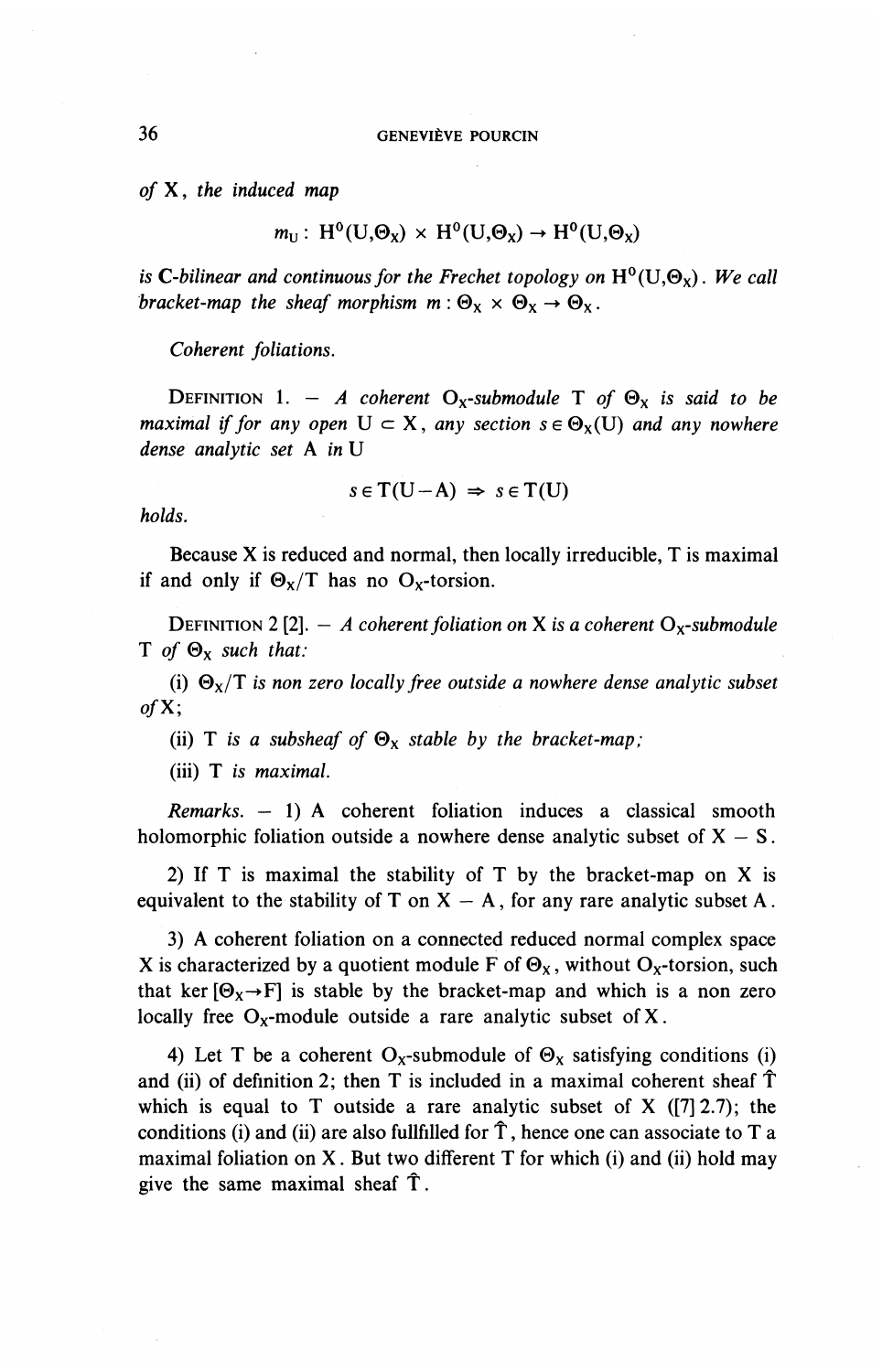**We** suppose X compact.

The purpose of this paper is to put an analytic structure on the set of all subsheaves of  $\Theta_x$  satisfying conditions (i) and (ii) of Definition 2 (Theorem 2 below), that gives a versal family of holomorphic singular foliations for which a coherent extension exists.

First we have the following proposition :

PROPOSITION 2. — *Let* X *be an irreducible complex space; let* Z *be a complex space and* F *a coherent*  $O_{Z \times X}$ *-module. Let* F *be Z-flat.* 

*Let*  $Z_1$  *be the set of points*  $z \in Z$  *such that*  $F(z)$  *is a non-zero locally free Ox-module outside a rare analytic subset ofX.*

*Then*  $Z_1$  *is an open subset of*  $Z$ .

*Proof. –* For every  $z \in Z$  let  $\sigma_z$  be the analytic subset of points  $x \in X$ where F(z) is not locally free ([3]). Put  $z_0 \in Z_1$ . The irreducibility of X implies that  $G_{z_0}$  is nowhere dense; fix  $x_0 \in X - S \cap \sigma_{z_0}$  and denote  $r > 0$ the rank of the O<sub>x,x<sub>0</sub></sub>-module F(z<sub>0</sub>). The Z-flatness of F implies that F is  $O_{Z \times X}$ -free of rank r in an open neighborhood V of ( $z_0$ ,  $x_0$ ). Let U be the projection of V on Z. For any point z of the open set U the Z-flatness of F implies that  $F(z)_{x_0}$  is  $O_{x,x_0}$ -free of rank r; then the support of the sheaf  $F(z)$ contains a neighborhood of  $x_0$ ; hence the irreducibility of X implies

support 
$$
F(z) = X
$$

and the proposition.

For any analytic space S  $m_s : p_s^* \Theta_X \times p_s^* \Theta_X \to p_s^* \Theta_X$  denotes the pull back of *m* by the projection  $p_s$ :  $S \times X \rightarrow X$  (i.e. the bracket map in the direction of the fibers of the projection  $S \times X \rightarrow S$ ). Our aim is the proof of the following theorem:

THEOREM 1. — *Let X be a compact connected normal space. There exist an analytic space*  $\tilde{H}$  *and a coherent*  $O_{\tilde{H} \times X}$ *-submodule*  $\tilde{T}$  *of*  $p_{\tilde{A}}^* \Theta_X$  *such that* 

(i)  $p_{\mathbf{A}}^* \Theta_{\mathbf{X}} / \mathbf{\tilde{T}}$  is  $\tilde{\mathbf{H}}$ -flat;

(iii)  $\tilde{T}$  is a m<sub>B</sub>-stable submodule of  $p_{\tilde{A}}^* \Theta_{\tilde{X}}$ ;

(iii) **(fl,T)** *is universal for properties* (i) *and* (ii).

As a corollary of proposition 2 and theorem 1 we obtain: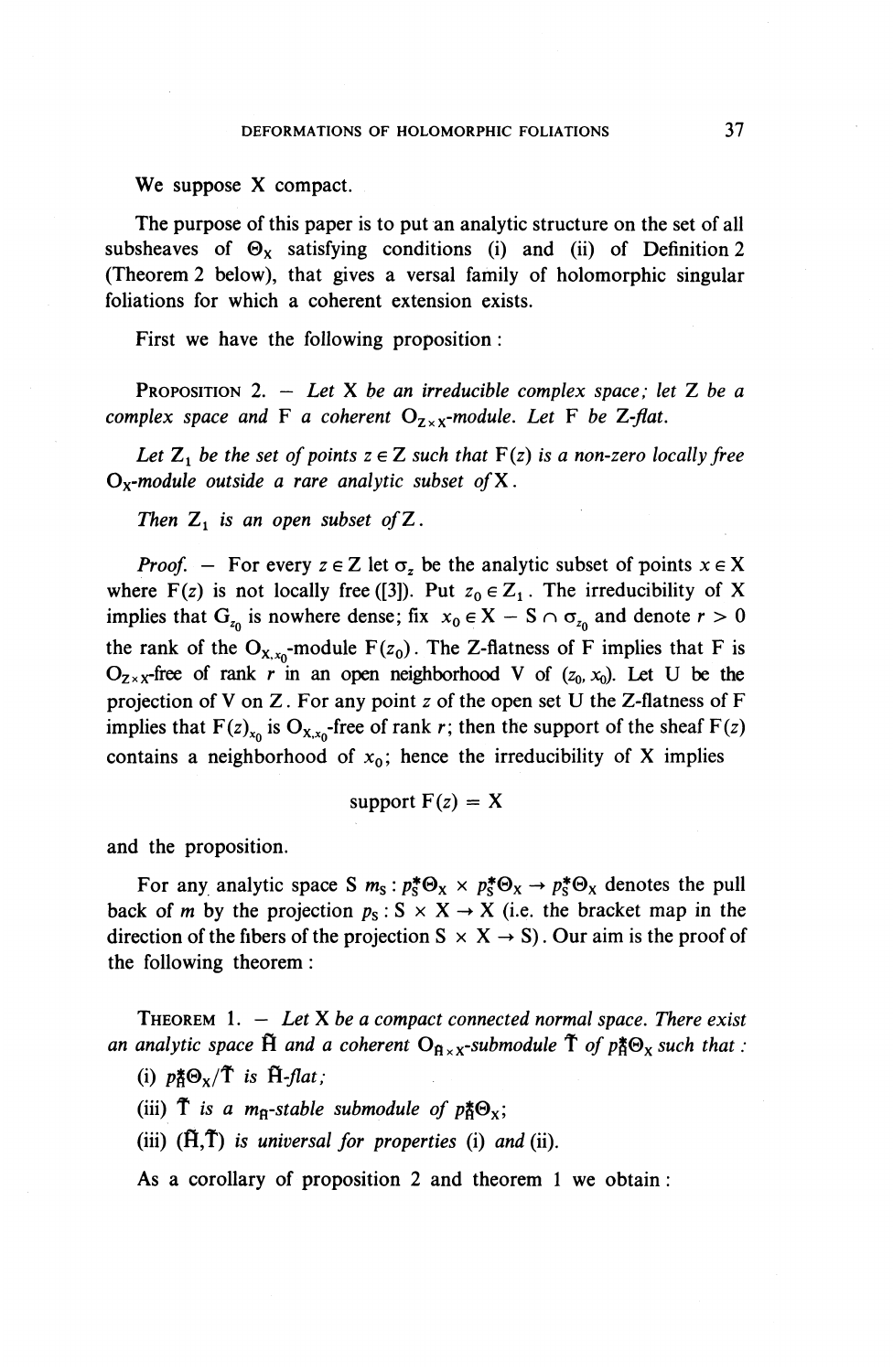THEOREM 2. — *Let* X *be a compact connected normal space and r a positive integer. There exist an analytic space*  $\mathcal{H}$  and a coherent  $O_{\mathcal{L} \times \mathcal{L}^+}$ *submodule*  $\mathcal{C}$  *of*  $p^* \Theta_X$  *such that :* 

(i)  $p^* \Theta_x/\mathscr{C}$  is  $\mathscr{H}$ -flat;

(ii)  $\delta$  is m<sub>x</sub>-stable and for any  $h \in \mathcal{H} \Theta_{\rm Y}/\delta(h)$  is a locally free  $O_{\rm Y}$ -module *of rank r outside a rare analytic subset of* **X;**

(iii)  $(\mathcal{H}, \mathcal{C})$  is universal, i.e. for any analytic space S and any coherent  $\mathbf{O}_{S \times X}$ -submodule  $\mathcal F$  of  $p^*_{S} \Theta_X$  such that

 $- p_s^* \Theta_x / \mathscr{F}$  is S-flat;

*—*  $\mathscr F$  is m<sub>s</sub>-stable and for any  $s \in S \Theta_x / \mathscr F(s)$  is a locally free  $O_x$ -module *of rank r outside a rare analytic subset ofX then it exists a unique morphism*  $f: S \rightarrow \mathcal{H}$  satisfying

$$
(f \times I_X)^*(p^*_{\mathscr{H}} \Theta_X/\mathscr{C}) = p^*_{\mathsf{S}} \Theta_{\mathsf{X}}/\mathscr{F}.
$$

We shall use the following theorem and Douady ([4]):

THEOREM. - Let X be a compact analytic space and  $\mathscr E$  a coherent  $O_x$ *module; there exist an analytic space* H *and a quotient*  $O_{H \times X}$ *-module*  $\Re$  *of*  $p_H^*$  $\mathscr E$  such that :

(i)  $\mathcal R$  is H-flat;

(ii) for any analytic space S and any quotient  $O_{S \times H}$ -module  $\mathscr{F}$  of  $p_S^* \mathscr{E}$ *which is S-flat, it exists a unique morphism*  $f: S \rightarrow H$  *satisfying* 

$$
(f \times I_X)^* \mathscr{R} = \mathscr{F}.
$$

#### **2. Local deformations.**

One uses notations and results of [4]; the notions of infinite dimensional analytic spaces, called Banach analytic spaces, and of anaflatness are defined respectively in  $([4] \S 3)$  and in  $([4] \S 8)$ .

In this section we fix an open subset U of  $\mathbb{C}^n$ , two compact polycylinders of non-empty interior K and K' satisfying

$$
K' \subset \mathring{K} \subset K \subset U
$$

and a reduced normal analytic subspace  $X$  of  $U$ . Let  $B(K)$  be the Banach algebra of those continuous functions on K which are analytic on the interior  $\ddot{K}$  of K; one defines  $B(K')$  in an analogous way.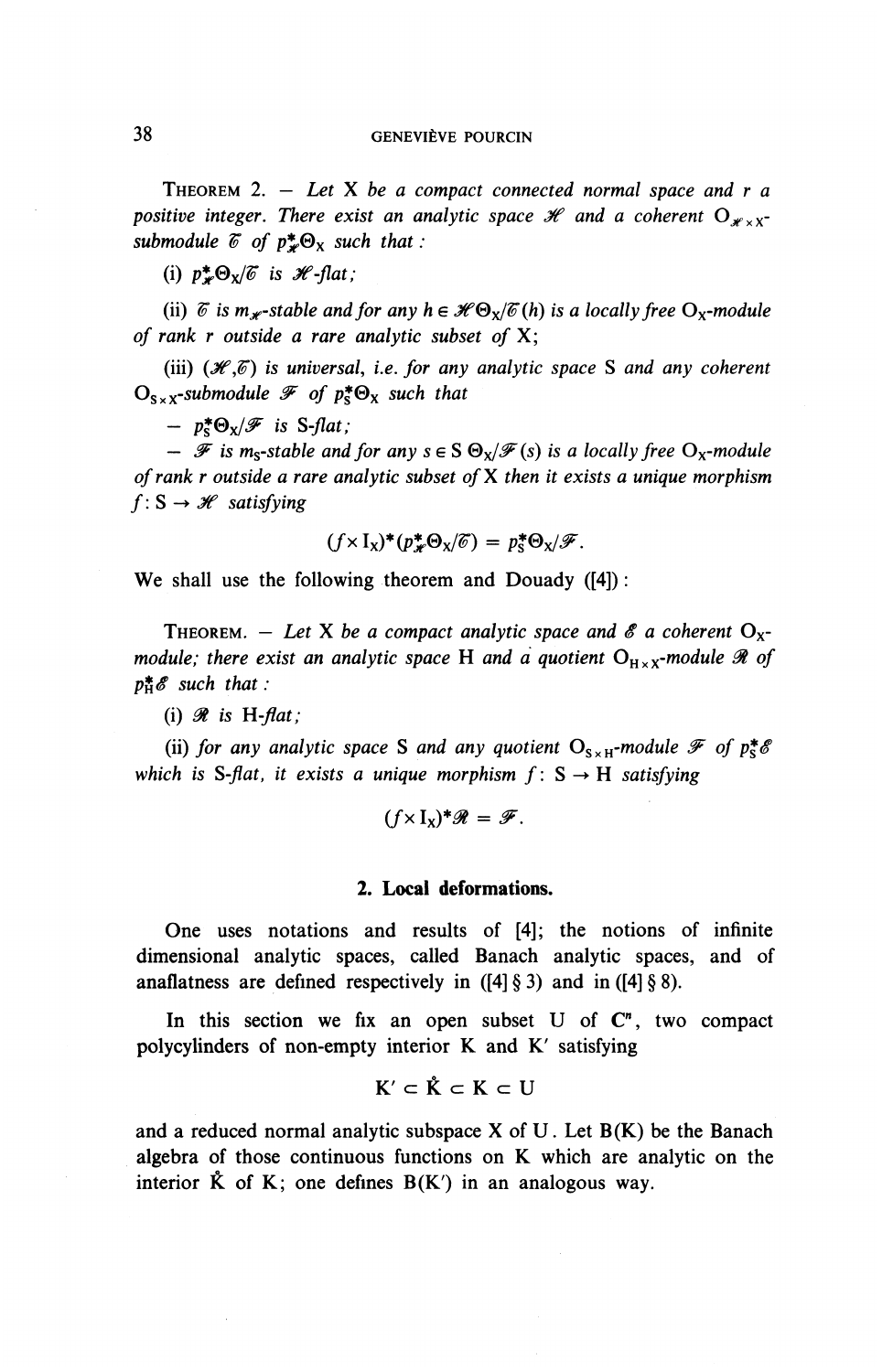For every coherent sheaf  $\mathcal F$  on U, one knows that it exists finite free resolutions of  $\mathscr F$  in a neighborhood of K; for such a resolution

(L.)  $Q \rightarrow L_n \rightarrow L_{n-1} \rightarrow \cdots \rightarrow L_0$ 

let us consider the complex of Banach spaces

$$
B(K,L) = B(K) \otimes_{O(K)} H^0(K,L)
$$

and the vector space

$$
B(K,\mathscr{F}) = \text{coker} [B(K;L_1) \rightarrow B(K,L_0)].
$$

DEFINITION 1( $[4]$  §7,  $[5]$ ).  $-$  K is  $\mathscr F$ -privileged if and only if it exists a *finite free resolution* L. of  $\mathcal F$  on a neighborhood of K such that the complex B(K,L.) *is direct exact.*

Then this is true for every finite free resolution; therefore  $B(K,\mathscr{F})$  is a Banach space which does not depend of the resolution;  $\mathscr{F}$ -privileged polycylinders give fundamental systems of neighborhoods at every point of U. For a more geometric definition of privilege, the reader can refer to ([6]).

In the following, we always suppose that the two polycylinders K and **K'** are  $\Theta_{x}$ -privileged,  $\Theta_{x}$  being the tangent sheaf defined by  $1 - (*)$ .

Let  $G_K$  be the Banach analytic space of those  $B(K)$ -submodules Y of  $B(K,\Theta_X)$  (or equivalently of quotient modules) for which it exists an exact sequence of  $B(K)$ -modules

$$
O \rightarrow B(K)^{r_n} \rightarrow \cdots \rightarrow B(K)^{r_0} \rightarrow B(K, \Theta_X) \rightarrow B(K, \Theta_X)/Y \rightarrow O
$$

which is a direct sequence of Banach vector spaces.

A universal sheaf  $R_X$  on  $G_X \times \mathring{K}$  is constructed in [4];  $R_K$  satisfies the following proposition:

**PROPOSITION** 1 ([4] § 8 n° 5). - (i)  $R_K$  *is*  $G_K$ -anaflat.

(ii) *For every Banach analytic space*<sup>Z</sup> *and for every Z-anaflat quotient ^ of*  $p^*_{\mathbb{Z}}\Theta_{\mathbb{X}}$  *it exists a natural morphism*  $\varphi$  :  $\mathbb{Z} \to G_{\mathbb{K}}$  *such that* 

$$
(\phi\times I_{\dot K})^*R_K=\mathscr F_{S\times\dot K}\,.
$$

Recall that the Z-anaflatness generalizes to the infinite dimensional space Z the notion of flatness; pull back preserves anaflatness.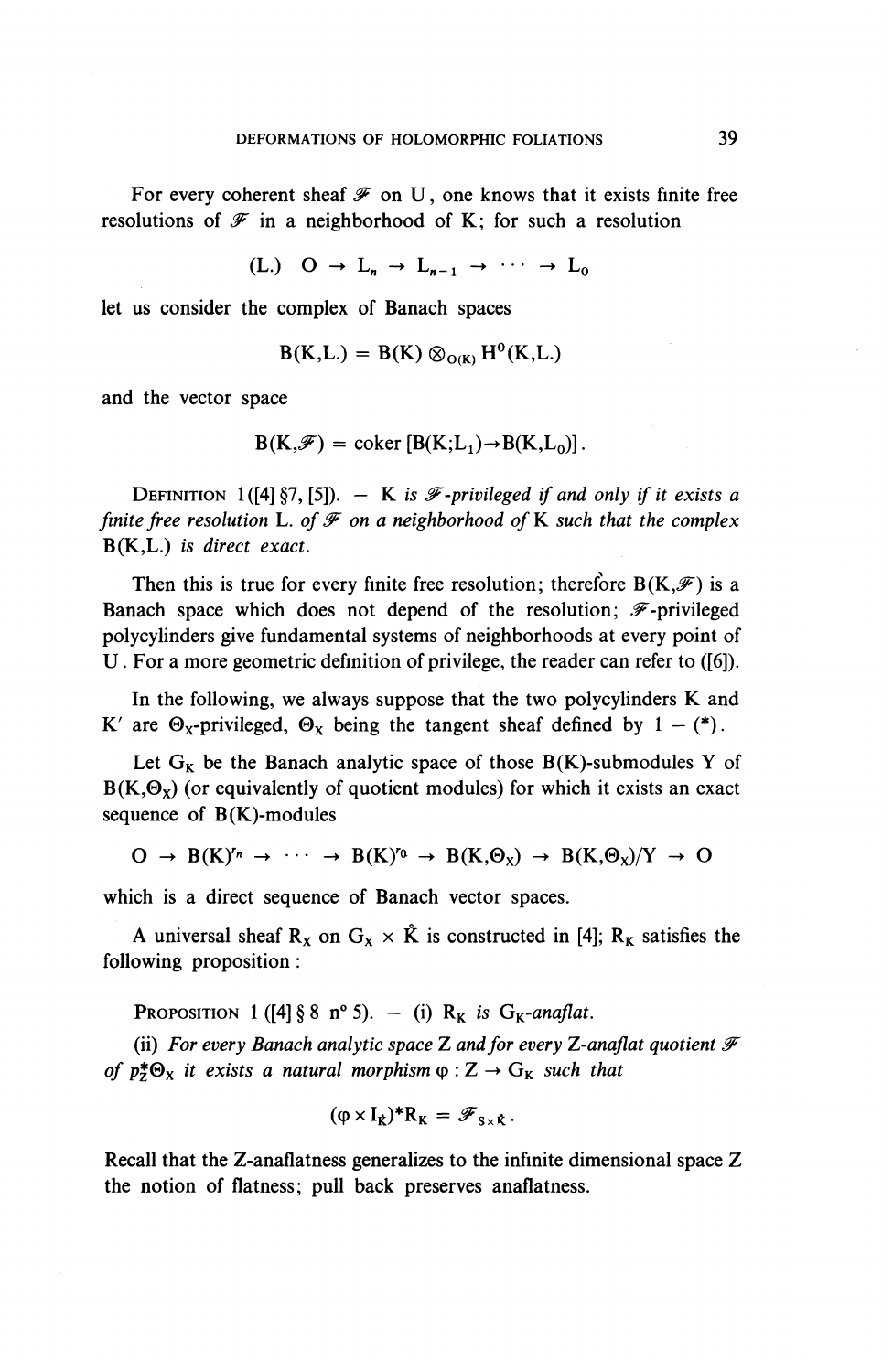Let  $G_{K,K'}$  be the set of the B(K)-submodules E of B(K, $\Theta_X$ ), element of  $G_K$ , such that  $E \otimes_{B/K} B(K')$  gives an element of  $G_{K'}$ .

PROPOSITION 2.  $-$  (i)  $G_{K,K'}$  *is an open subset of*  $G_K$ .

(ii) Let  $\mathcal{R}$  be the pull back of  $R_K$  by the inclusion  $G_{K,K'} \cup G_K$ . Then the *map from*  $G_{K,K'}$  to  $G_{K'}$  which maps every  $B(K)$ -module E element of  $G_{K,K'}$  onto *the*  $B(K')$ -module  $E \otimes_{B(K)} B(K')$  *is given by a unique morphism* 

 $\rho_{\kappa\kappa'}$ :  $G_{\kappa\kappa'} \rightarrow G_{\kappa'}$ 

*satisfying*

$$
\rho_{K,K'}^*R_{K'}=\mathscr{R}.
$$

*Proof.* – Proposition 2 follows from ([4] 14 prop. 4).

Let  $\rho_1 : B(K, \Theta_x) \times B(K, \Theta_x) \to \Theta_x(\mathring{K}) \times \Theta_x(\mathring{K})$  and

 $\rho_2 : \Theta_{\mathbf{v}}(\mathbf{\mathring{K}}) \rightarrow B(\mathbf{K}', \Theta_{\mathbf{v}})$ 

be the restriction homomorphisms and

 $m: \Theta_{\mathbf{x}}(\mathbf{\mathring{K}}) \times \Theta_{\mathbf{x}}(\mathbf{\mathring{K}}) \rightarrow \Theta_{\mathbf{x}}(\mathbf{\mathring{K}})$ 

the bracket map.

Let

$$
m_{K,K'}: B(K,\Theta_X) \times B(K,\Theta_X) \rightarrow B(K',\Theta_X)
$$

be the continuous C-bilinear map defined by

$$
m_{K,K'} = \rho_2 \circ m \circ \rho_1.
$$

**DEFINITION** 2. - A B(K)-submodule Y of B(K, $\Theta_{\chi}$ ) is said to be  $m_{K,K}$ . *stable if it verifies :*

- (i) Y is an element of  $G_{K,K}$ ,
- (ii) /or *every f and g in* Y *one has*

$$
m_{K,K'}(f,g)\in \rho_{K,K'}(Y).
$$

Then, if  $\mathscr{E}$  is a *m*-stable O<sub>x</sub>-submodule of  $\Theta_X$  such that K and K' are  $\mathscr{E}$ privileged,  $B(K,\mathscr{E})$  is  $m_{K,K}$ -stable; the converse is not necessarly true; however we have the following proposition: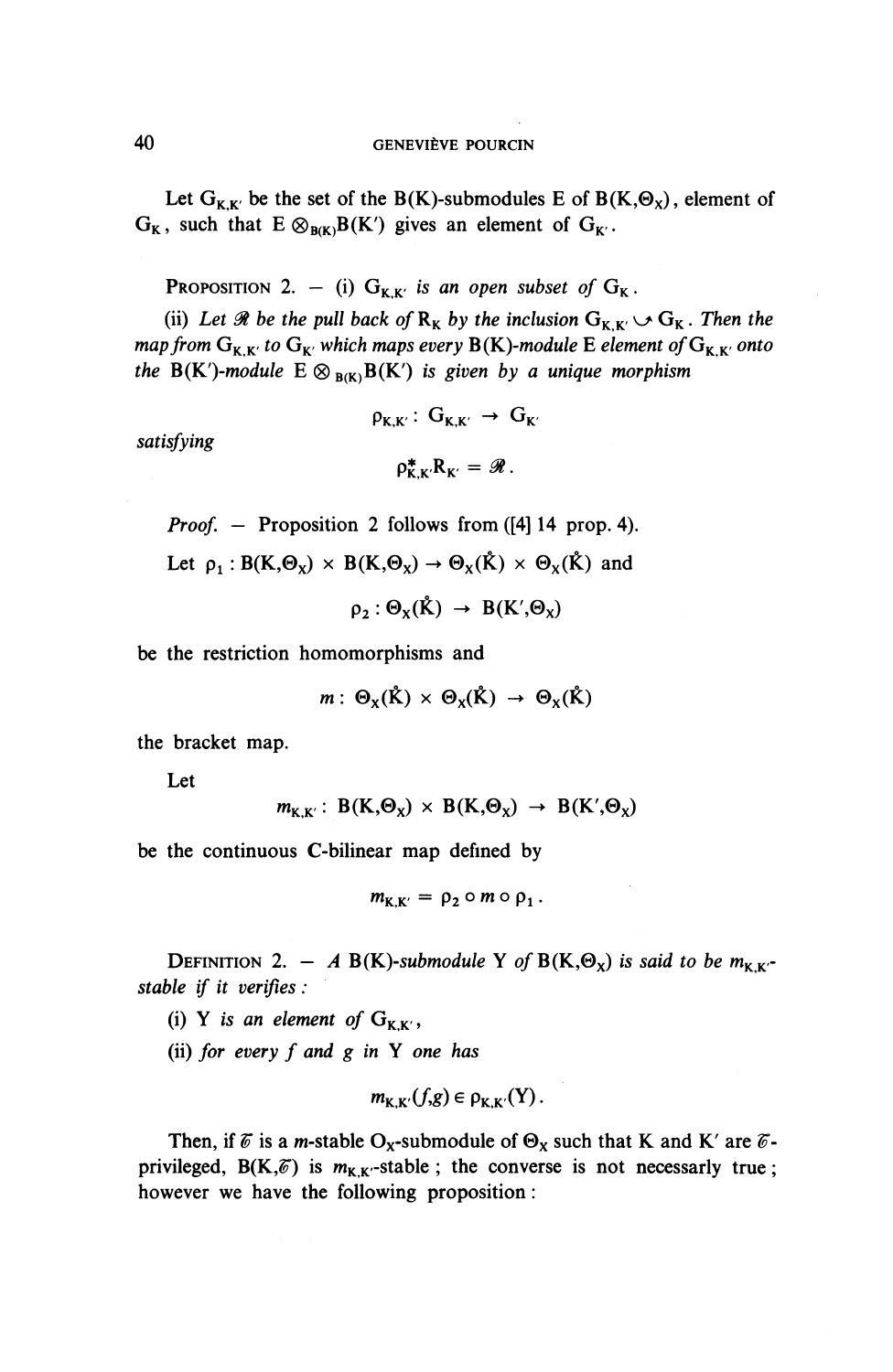**PROPOSITION** 3. – Let Y be a  $m_{K,K}$ -stable B(K)-submodule of B(K, $\Theta_{\chi}$ ); *then* Y defines in a natural way a coherent  $O_x$ -submodule of  $\Theta_x$  on  $\dot{K}$ , the *restriction to*  $\mathring{K}'$  *of which is m-stable (i.e. stable by the bracket-map).* 

*Proof.* – Let  $B_Y$  be the privileged  $B_K$ -module given by Y([6]); the restriction to  $\hat{K}$  of  $B_Y$  is a coherent sheaf; therefore one has ([6] th. 2.3 (ii) and prop. 2.11)

$$
Y = \mathring{H}(K, B_Y)
$$

and the restriction homomorphism

$$
i: Y = H^0(K, B_Y) \rightarrow H^0(\mathring{K}, B_Y)
$$

is injective and has dense image; therefore the restriction  $B_{\text{vir}}$  is a submodule of  $\Theta_X$  ([4] § 8 lemme 1(b)), hence H<sup>o</sup>( $\mathring{K}'$ , B<sub>Y</sub>) is a closed subspace of the Frechet space  $H^0(\mathring{K}',\Theta_{\mathbf{x}})$ .

Let us show that  $m_{K,K'}$  induces a C-bilinear continuous map

$$
\mathring{m}: H^0(\mathring{K},B_Y) \times H^0(\mathring{K},B_Y) \rightarrow H^0(\mathring{K}',B_Y).
$$

Take  $t_1$ ,  $t_2$  two elements of  $H^0(\hat{K},B_Y)$  and  $(t_1^n)$  and  $(t_2^n)$  two sequences of elements of Y with

$$
\lim_{n\to\infty}t_i^n=t_i,\qquad i=1,2.
$$

Because the bracket-map  $m: H^0(\mathring{K}, \Theta_x) \times H^0(\mathring{K}, \Theta_x) \to H^0(\mathring{K}, \Theta_x)$  is continuous one has

$$
\lim_{n\to\infty} m(t_{1\vert\hat{\mathbf{K}}}^n,t_{2\vert\hat{\mathbf{K}}}^n) = m(t_1,t_2) \in \mathrm{H}^0(\hat{\mathbf{K}},\Theta_{\mathbf{X}}).
$$

Therefore the  $m_{K,K}$ -stability of Y implies for every m

$$
m_{K,K'}(t_1'', t_2'') \in B(K', B_Y) \subset H^0(\mathring{K}', B_Y)
$$

then  $m(t_1,t_2)|_{\hat{\mathbf{K}}'} \in \mathrm{H}^0(\hat{\mathbf{K}}',\mathbf{B}_Y)$  follows.

In order to prove the proposition it is sufficient to remark that, for every polycylinder  $K'' \subset \mathring{K}'$ , the restriction homomorphism

$$
H^0(\mathring{K}',B_Y)\ \to\ H^0(\mathring{K}'',B_Y)
$$

has a dense image. Q.E.D.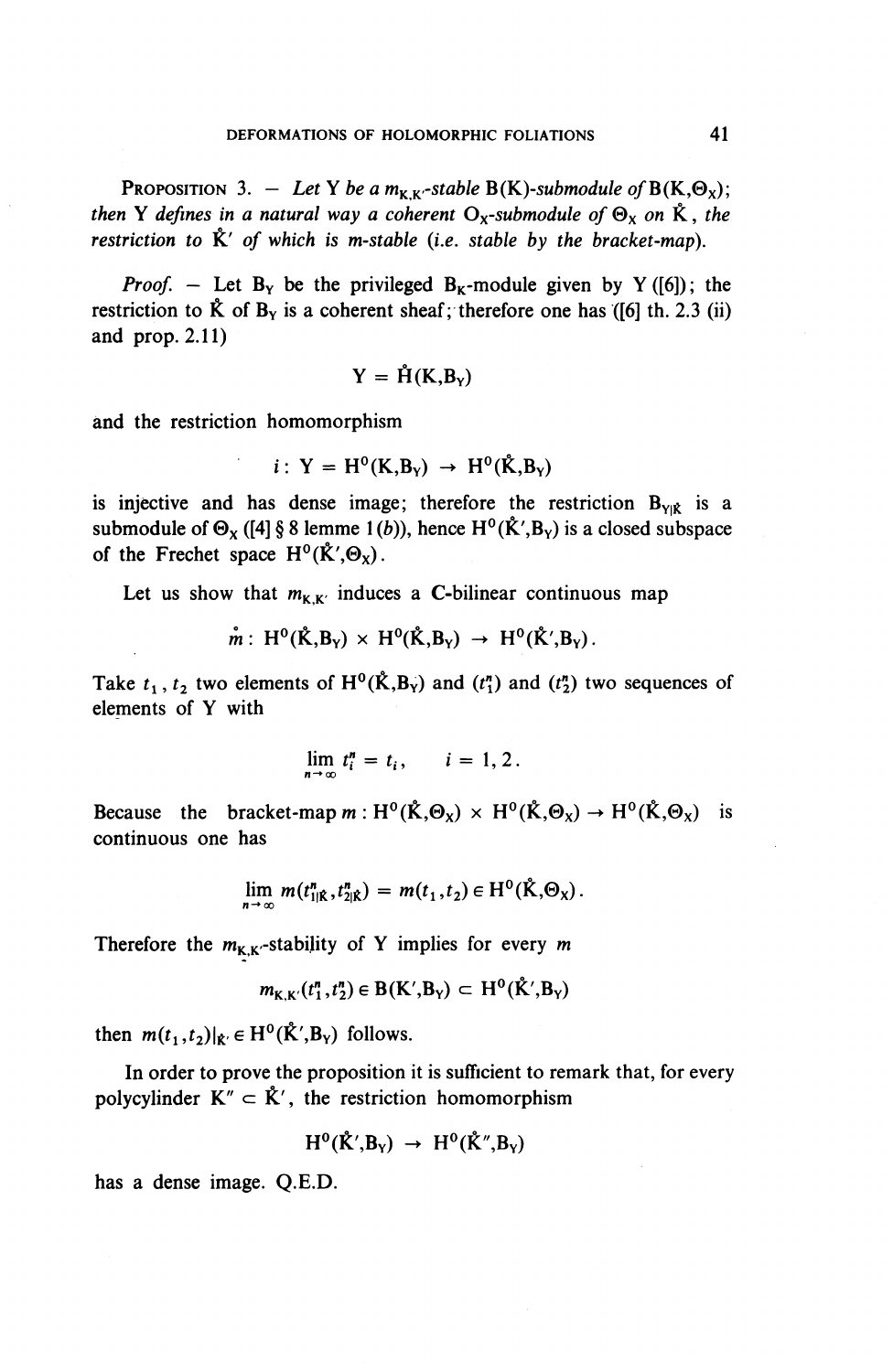Recall some properties of infinite dimensional spaces : let V be an open subset of a Banach C-vector space; let F be a Banach vector space and  $f: V \to F$  an analytic map. Let X the Banach analytic space defined by the equation  $f = 0$ ;  $\mathscr X$  is a local model of general Banach analytic space; the morphisms from  $\mathscr X$  into a Banach vector space G extend locally in analytic maps on open subsets of V; for such a morphism  $\varphi : \mathcal{X} \to G$  the equation  $\varphi = 0$  defines in a natural way a Banach analytic subspace of  $\mathscr{X}$ ; the morphisms from a Banach analytic space  $\mathscr Y$  into  $\mathscr X$  are exactly the morphisms  $\psi: \mathcal{Y} \to V$  such that  $f \circ \psi = 0$ .

**PROPOSITION** 4. – Let  $S_{K,K'}$  be the subset of elements of  $G_{K,K'}$  which are  $m_{K,K}$ -stable. Then  $S_{K,K}$  is a Banach analytic subspace of  $G_{K,K}$ .

*Proof.* - Let  $Y_0 \in S_{K,K'}$  and  $Y'_0 = \rho_{K,K'}(Y_0)$ ; let  $G_0$  (resp.  $G'_0$ ) a closed C-vector subspace of  $B(K,\Theta_x)$  (resp.  $B(K',\Theta_x)$ ) which is a topological supplementary of  $Y_0$  (resp.  $Y'_0$ ). Let  $U_0$  (resp.  $U'_0$ ) the set of closed Cvector subspaces of  $B(K,\Theta_X)$  (resp.  $B(K',\Theta_X)$ ) which are topological supplementaries of  $G_0$  (resp.  $G_0'$ ); we identify  $U_0$  and  $L(Y_0, G_0)$ , hence  $U_0 \cap G_K$  is a Banach analytic subspace of  $U_0([4]\S 4)$ .

For every Y in U<sub>0</sub> one denotes  $p_Y : B(K, \Theta_Y) = Y \oplus G_0 \rightarrow G_0$  the projection and  $j_Y : Y_0 \to Y \subset B(K,\Theta_X)$  the reciprocal map of the restriction to Y of the projection  $B(K,\Theta_X) = Y_0 \oplus G_0 \rightarrow Y_0$ .

Then the two maps

$$
p^{K}: G_{K} \rightarrow L(B(K, \Theta_{X}), G_{0})
$$
  

$$
j^{K}: G_{K} \rightarrow L(Y_{0}, B(K, \Theta_{X}))
$$

defined by  $p^{K}(Y) = p_{Y}$  and  $j^{K}(Y) = j_{Y}$  are induced by morphisms ([4]  $\S$  4, n° 1); associated to the polycylinder K' we have in the same way morphisms  $p^{K'}$  and  $j^{K'}$ . Put  $W_0 = G_{K,K'} \cap U_0 \cap \rho_{K,K'}^{-1}(U'_0); W_0$  is an open subset of  $G_{K,K'}$ . Let be

$$
\varphi_1 = p^{K'} \circ \rho_{K,K'} : W_0 \to L(B(K', \Theta_X), G'_0)
$$

and  $\Delta: G_K \to L(Y_0 \otimes Y_0, B(K', \Theta_X))$  the morphism defined by

$$
\Delta(Y) = m_{K,K'} \circ (j_Y \times j_Y).
$$

Let be  $\varphi_2 = \Delta \circ j^k : W_0 \to L(Y_0 \otimes Y_0, B(K',\Theta_X)); \varphi_1$  and  $\varphi_2$  are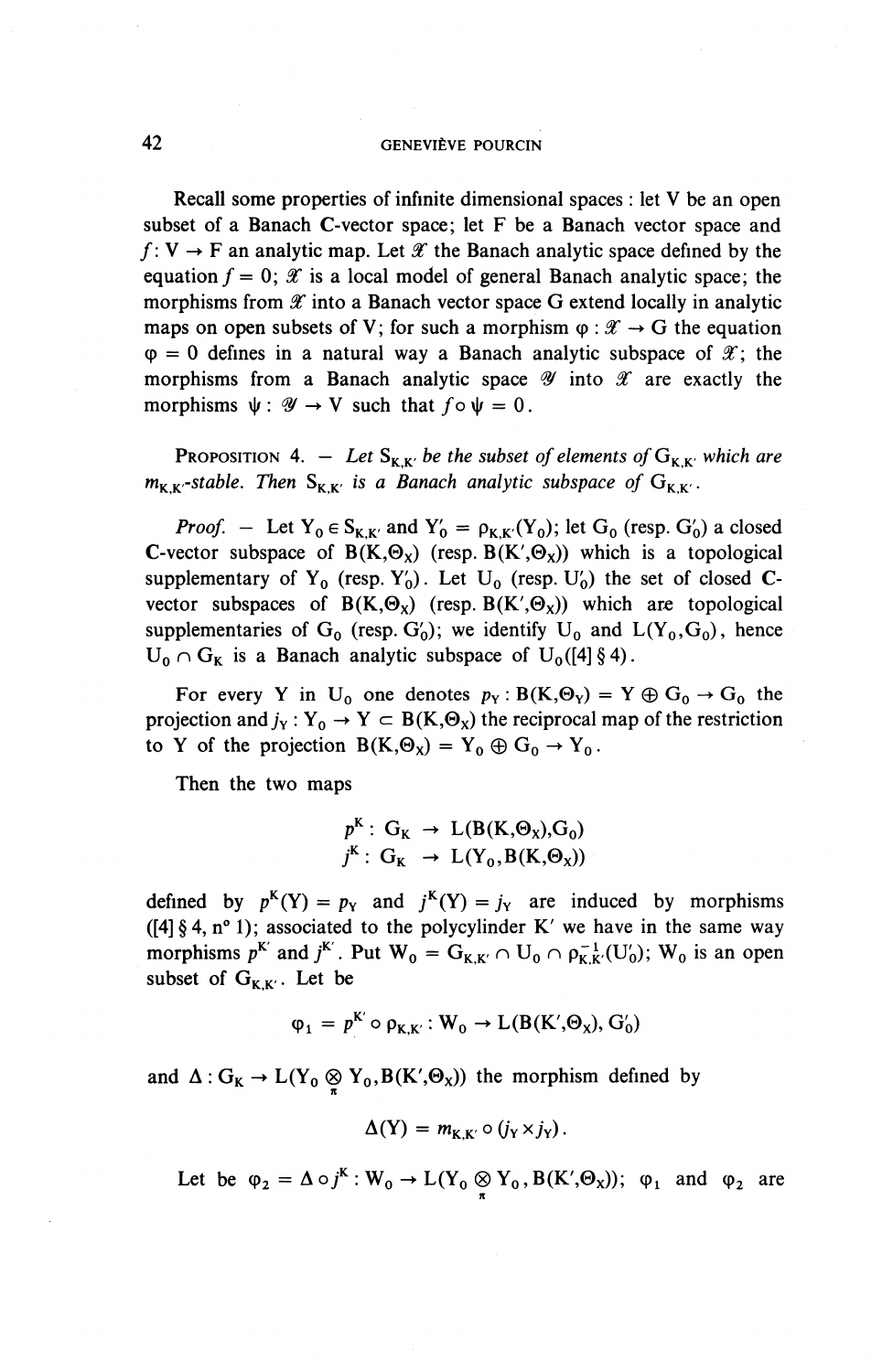morphisms; let

$$
\phi: W_0 \to L(Y_0 \otimes Y_0, G'_0)
$$

be the morphism defined by

$$
\varphi(Y) = \varphi_2(Y) \circ \varphi_1(Y).
$$

We have  $W_0 \cap S_{K,K'} = \varphi^{-1}(0)$ , hence  $S_{K,K'} \cap W_0$  is a Banach analytic subspace of  $W_0$ ; following ([4] § 4, n° 1 (i) and (ii)) one easily proves that the analytic structures obtained in the different charts of  $G_K$  and  $G_{K'}$  patch together in an analytic structure on  $S_{K,K'}$ ; that proves proposition 4.

*Remark 1. —* With the previous notations the morphisms of Banach analytic spaces  $g : Z \to S_{K,K'} \cap W_0$  are the morphisms  $g : Z \to W_0$ satisfying  $\varphi \circ g = 0$ .

Let  $\iota$ :  $S_{K,K'} \to G_K$  be the inclusion and  $R_{K,K'}$  the pullback of  $R_K$  by *i*;  $R_{K,K'}$  is  $S_{K,K'}$ -anaflat; by construction  $R_{K,K'}$  is a quotient of  $p_{S_{K,K'}}^* \Theta_X$ , then put

$$
R_{K,K'} = p_{S_{K,K'}}^* \Theta_X / T_{K,K'}.
$$

By anaflatness one obtains for every  $s \in S_{r,k}$  ^ " ex^ct sequence of coherent sheaves on  $\mathring{K}$ :

$$
O \rightarrow T_{K,K'}(s) \rightarrow \Theta_X \rightarrow R_{K,K'}(s) \rightarrow 0.
$$

From the definition of the analytic structure of  $S_{K,K'}$  and from proposition 3 one deduces the following theorem:

THEOREM 3.  $-$  (i) For every  $s \in S_{K,K'}$  the restriction to  $\mathring{K}'$  of the coherent subsheaf  $T_{K,K'}(s)$  of  $\Theta_X$  is stable by the bracket-map.

(ii) For every Banach analytic space Z and every quotient  $\mathscr{F} = p_z^* \Theta_x/\Gamma$ *of p* $\sharp \Theta_{\chi}$  *by a*  $\Theta_{\chi}$ <sub>x</sub>-submodule T such that

*- y is Z-anaflat.*

*—* T is m<sub>z</sub>-stable and for any  $z \in \mathbb{Z}$  the polycylinders **K** et **K**<sup>*'*</sup> are  $\mathcal{F}(z)$ *privileged;*

*then the unique morphism*  $g: Z \rightarrow G_K$  *satisfying* 

$$
(g \times I_{\hat{K}})^* R_K = \mathscr{F}
$$

*factorizes through*  $S_{K,K'}$  (*i.e. it exists a unique morphism*  $f: Z \to S_{K,K'}$  *with*  $r \circ f = g$ .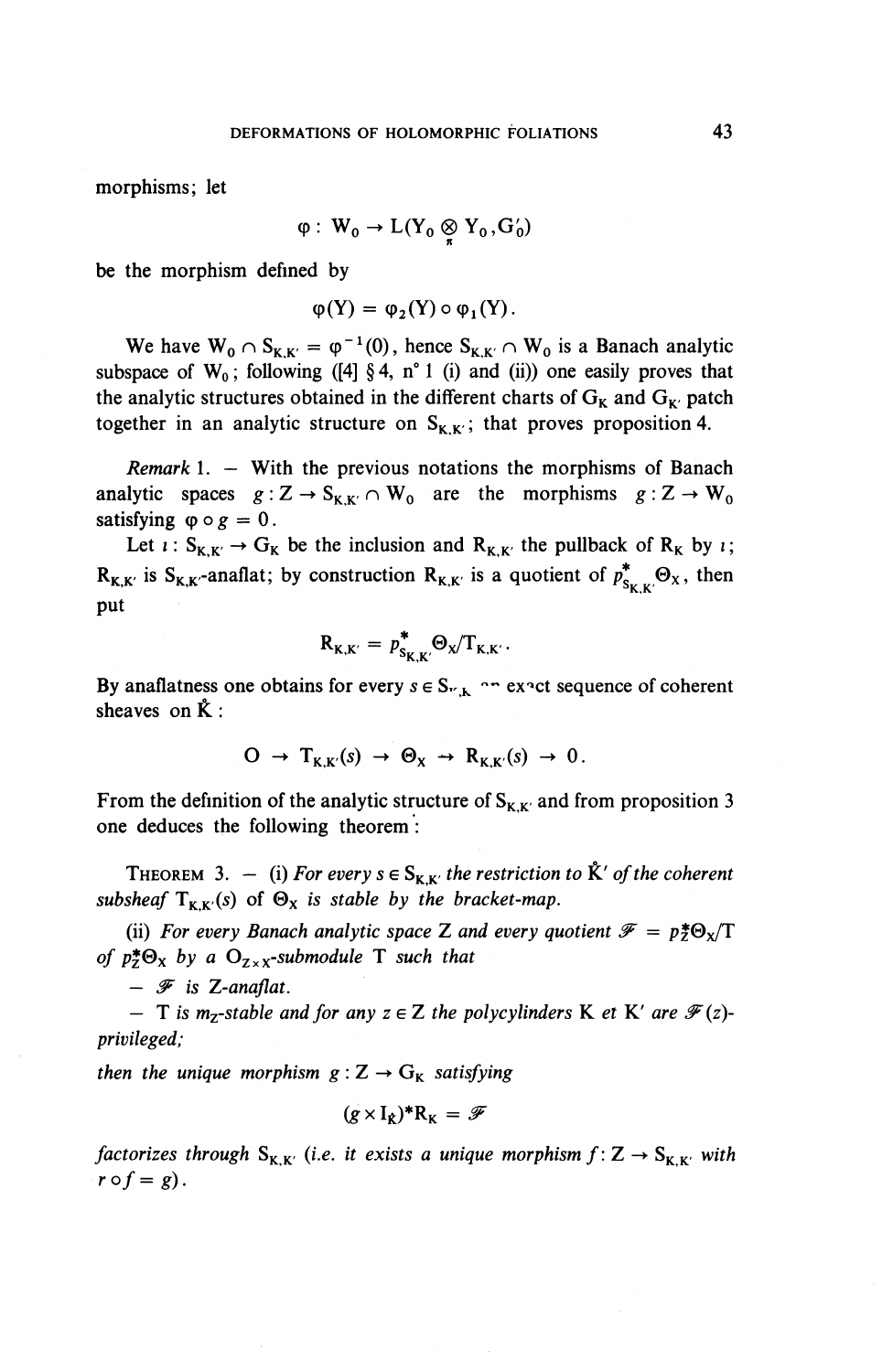*Remark* 2. – We don't know if the restriction of  $R_{K,K'}$  to  $S_{K,K'} \times \mathring{K}'$  is  $m_{S_{\kappa\kappa}}$ -stable; but if S is a finite dimensional analytic space then the pull back of  $R_{K,K'}$  by any morphism  $S \rightarrow S_{K,K'}$  is m<sub>s</sub>-stable.

#### **3. Proof of theorem 1.**

In this section X denotes a compact reduced normal space and  $\Theta_x$  its tangent sheaf. Let H be the universal space of quotient  $O_X$ -modules of  $\Theta_X$ and  $\mathscr{R}$  the H-flat universal sheaf on H  $\times$  X ([4]). Put  $\mathscr{R} = p^*_{\rm H} \Theta_{\rm X}/\overline{\sigma}$ ,  $\overline{\sigma}$  being a coherent submodule of  $p_{\text{H}}^* \Theta_{\text{X}}$ ; for any  $h \in H$   $\mathcal{C}(h)$  is a coherent submodule of  $\Theta_X$ . We shall construct the space  $\tilde{H}$  as an analytic subspace of an open subset of H.

#### 1. *Refining of a privileged « cuirasse ».*

Let M be a  $\Theta_x$ -privileged « cuirasse »» ([4] § 9, n° 2); M is given by,

(i) a finite family  $(\varphi_i)_{i \in I}$  of charts of X, i.e. for every  $i \in I$   $\varphi_i$  is an isomorphism from an open set  $X_i \subset X$  onto a closed analytic subspace of an open set  $U_i$  in  $C^{n_i}$ .

(ii) for every  $i \in I$  a  $\Theta_x$ -privileged polycylinder  $K_i \subset U_i$  (i.e. a  $\varphi_{i*} \Theta_x$ privileged polycylinder). and an open set  $V_i \subset X_i$  satisfying

$$
\nabla_i \subset \varphi_i^{-1}(\mathbf{\hat{K}}_i) \subset \mathbf{X}_i
$$

$$
\mathbf{X} = \bigcup_{i \in I} \mathbf{V}_i
$$

(iii) for every  $(i,j) \in I \times J$  a chart  $\varphi_{ij}$  defined on  $X_i \cap X_j$  with values in an open  $U_{ij} \subset C^{n_{ij}}$  and a finite family  $(K_{ij})$  of  $\Theta_X$ -privileged polycylinders in  $U_{ij}$  such that conditions

$$
\begin{aligned}\n\nabla_1 \cap \nabla_j & \subset \bigcup_{\alpha} \psi_{ij}^{-1}(\mathbf{K}_{ij\alpha}) \\
\varphi_{ij}^{-1}(\mathbf{K}_{ij\alpha}) & \subset \varphi_i^{-1}(\mathbf{K}_i) \cap \varphi_j^{-1}(\mathbf{K}_j)\n\end{aligned}
$$

are fullfilled.

As in ([4]) let us denote  $H<sub>M</sub>$  the open subset of the elements F of H for which M is F-privileged (i.e. all the polycylinders  $K_i$ ,  $K_{ij\alpha}$  are F-privileged); we shall construct  $\hat{H}$  as union of open subsets  $\hat{H} \cap H_M$ .

- For any  $\Theta_x$ -privileged polycylinder K let us denote  $G_K$  (§ 2) the Banach analytic space of quotients of  $B(K,\Theta_X)$  with finite direct resolution.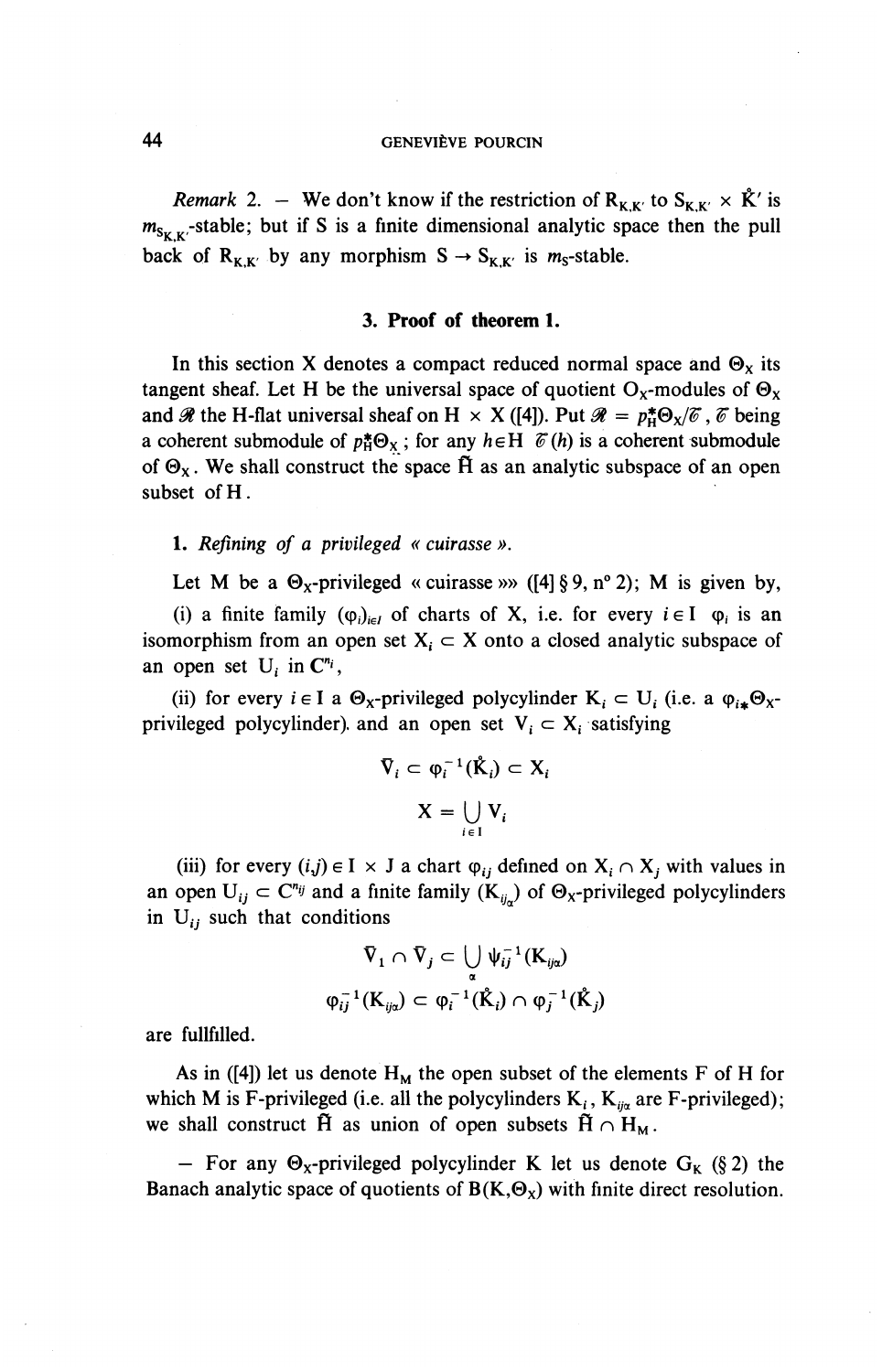For every  $i \in I$  let  $G_i$  be the open subset of  $G_{K_i}$  on which, for any  $\alpha$ , the restriction homomorphisms  $B(K_i) \rightarrow B(K_{i\alpha})$  induce morphisms  $G_i \rightarrow G_{K_{i\omega}}$ . The Douady construction of H<sub>M</sub> gives a natural injective morphism

$$
i: H_M \to \prod_{i \in I} G_i.
$$

DEFINITION 5. — *A refining of the « cuirasse »* M *is given by a family*  $(K_i)_{i \in I}$  of polycylinders satisfying:

(i) for every  $i \varphi_i(V_i) \subset \mathring{K}_i' \subset K_i' \subset \mathring{K}_i$ ,

(ii) for every  $i, j, \alpha \varphi_{ij}^{-1}(\mathbf{K}_{ij\alpha}) \subset \varphi_i^{-1}(\mathbf{K}_i) \cap \varphi_j^{-1}(\mathbf{K}_j),$ 

(iii) for every i  $K_i'$  is  $\Theta_X$ -privileged.

We denote by  $M((K_i))$  such a refining; for any coherent sheaf  $\mathcal F$  on X we shall say that  $M((K_i))$  is  $\mathscr{F}$ -privileged if M is  $\mathscr{F}$ -privileged and if, for every *i*,  $K_i$  is  $\mathscr{F}$ -privileged.

LEMMA 1.  $-$  (i) Let  $\mathcal F$  be a coherent sheaf such that M is  $\mathcal F$ -privileged; *then it exists a*  $\mathcal{F}\text{-}privileged$  *refining of M.* 

(ii) Let  $M(K_i)$  a refining of M; then the set of quotient  $\mathscr{F}$  of  $\Theta_X$  such *that*  $M((K_i'))$  *is*  $\mathscr{F}$ *-privileged is open in*  $H_M$ .

*Proof.* - (i) follows from  $([4] \S 7, n^{\circ} 3$  corollary of prop. 6) and (ii) is an immediate consequence of flatness and privilege.

2. Now we fix a  $\Theta_X$ -privileged « cuirasse » M = M(I,(K<sub>i</sub>),(V<sub>i</sub>),(K<sub>iin</sub>)) and a  $\Theta_x$ -privileged refining M((K;)) of M.

LEMMA 2. - Let  $H'_M$  be the subset of  $H_M$  the points of which are *quotients* **©x/T** *satisfying :*

(i)  $M((K_i))$  is  $\Theta_K/T$ -privileged,

(ii) T is a subsheaf of  $\Theta_{x}$  stable by the bracket-map.

*Then*  $H'_M$  *is an analytic subspace of an open subset of*  $H_M$ .

*Proof. —* Using notations of section 2 one puts for every *i* e I

$$
G'_i = G_{K_i, K'_i} \cap G_i
$$

 $G'_i$  is an open subset of  $G_i$  and  $G_{K_i}$ ; put  $S_i = S_{K_i,K'_i} \cap G'_i$ .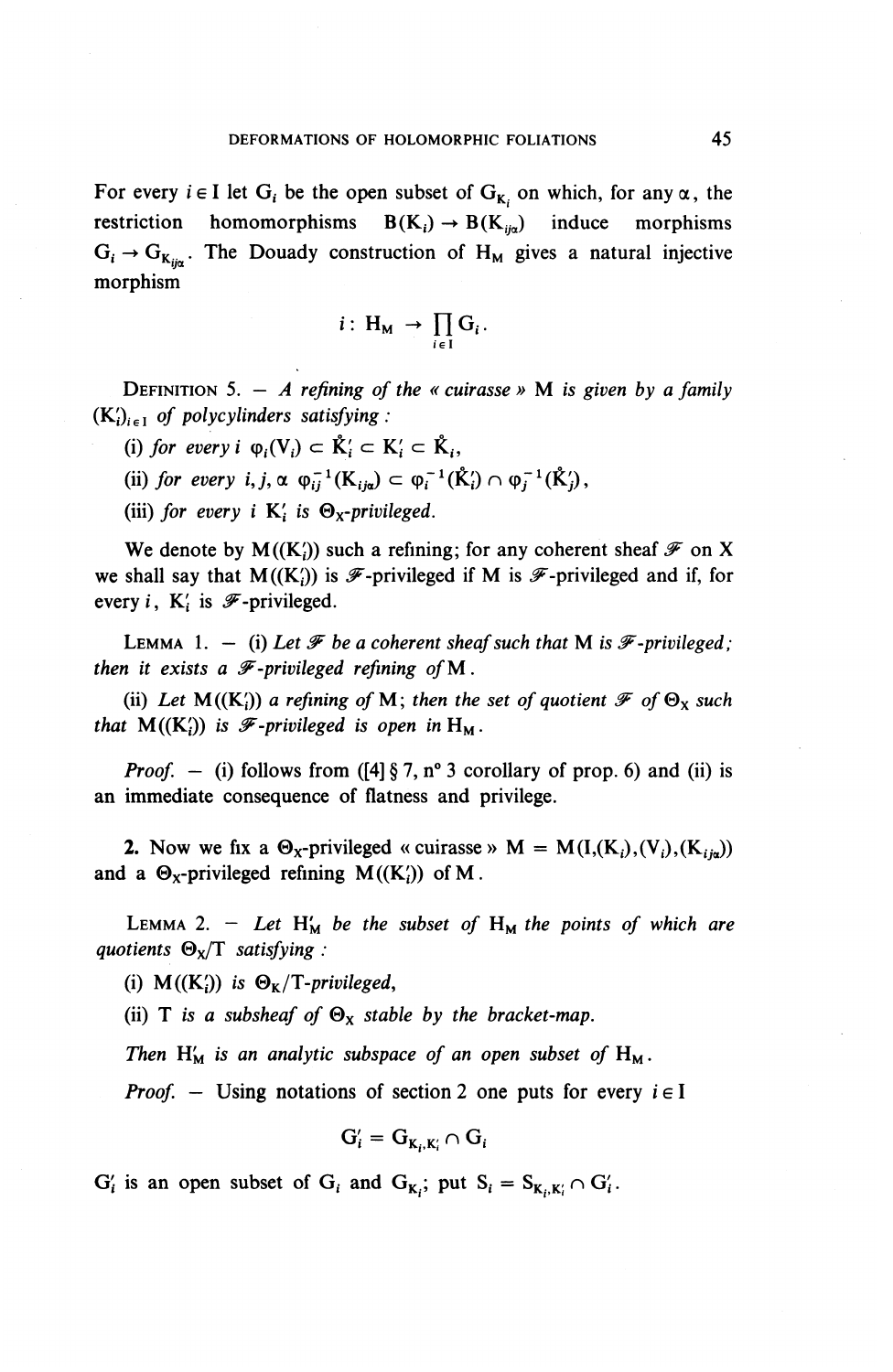**One** knows that the category of Banach analytic spaces has finite products, kernel of double arrows and hence fiber products (for all this notions the reader can refer to ([4] § 3, n° 3). Then  $\prod S_i$  is a Banach analytic  $i \in I$ subspace of  $\prod_{i \in I} G_i$ ; since  $\prod_{i \in I} G_i$  is an open subset of  $\prod_{i \in I} G_i$  it follows from (§11 Theorem 3)

$$
H'_{M} = H_{M} \times \prod_{\substack{\prod_{i \in I} G_{i}}} \prod_{i \in I} S_{i}
$$

and the lemma is proved.

- Now let R<sub>M</sub> (resp. T<sub>M</sub>) be the pull back of  $\mathcal{R}$  (resp.  $\mathcal{C}$ ) by the inclusion morphism  $H'_M \times X \to H \times X$ ;  $R'_M$  is the quotient of  $p^{*}_{H_M} \Theta_X$  by  $T'_M$  (the sheaves  $T'_M$  and ker  $[p_{H_M}^* \Theta_X \to R'_M]$  are  $H'_M$ -flat and equation the fibers  $\{h\} \times X$ ).

LEMMA 3.  $T'_M$  *is a*  $m_{H'_M}$ -stable submodule of  $p_{H'_M}^* \Theta_X$ .

The proof follows immediatly of the remark 2 of paragraph 2 and of

$$
X = \bigcup_{i \in I} V_i = \bigcup_{i \in I} \varphi_i^{-1}(\mathring{K}'_i).
$$

- Using the universal property of  $H_M$ , Theorem 3 § 2 and the commutative diagram

$$
\begin{array}{ccc}\nH'_{M} \times X & \to & H_{M} \times X \\
\downarrow & & \downarrow \\
\left(\prod_{i \in I} G'_{i}\right) \times X & \to & \left(\prod_{i \in I} G_{i}\right) \times X\n\end{array}
$$

we obtain the following proposition:

**PROPOSITION** 1. – Let Z be an analytic space and  $T_z$  a coherent subsheaf of  $p^*_{\mathsf{Z}} \Theta_{\mathsf{X}}$  satisfying :

- (i)  $p^*_{\mathcal{Z}} \Theta_{\mathbf{X}} / \mathbf{T}_{\mathbf{Z}}$  is Z-flat.
- (ii) For every  $z \in \mathbb{Z}$  the cuirasse  $M((K_i))$  is  $\Theta_X/T_Z(z)$ -privileged.
- (iii)  $T_z$  is a m<sub>z</sub>-stable submodule of  $p^*_z \Theta_x$ .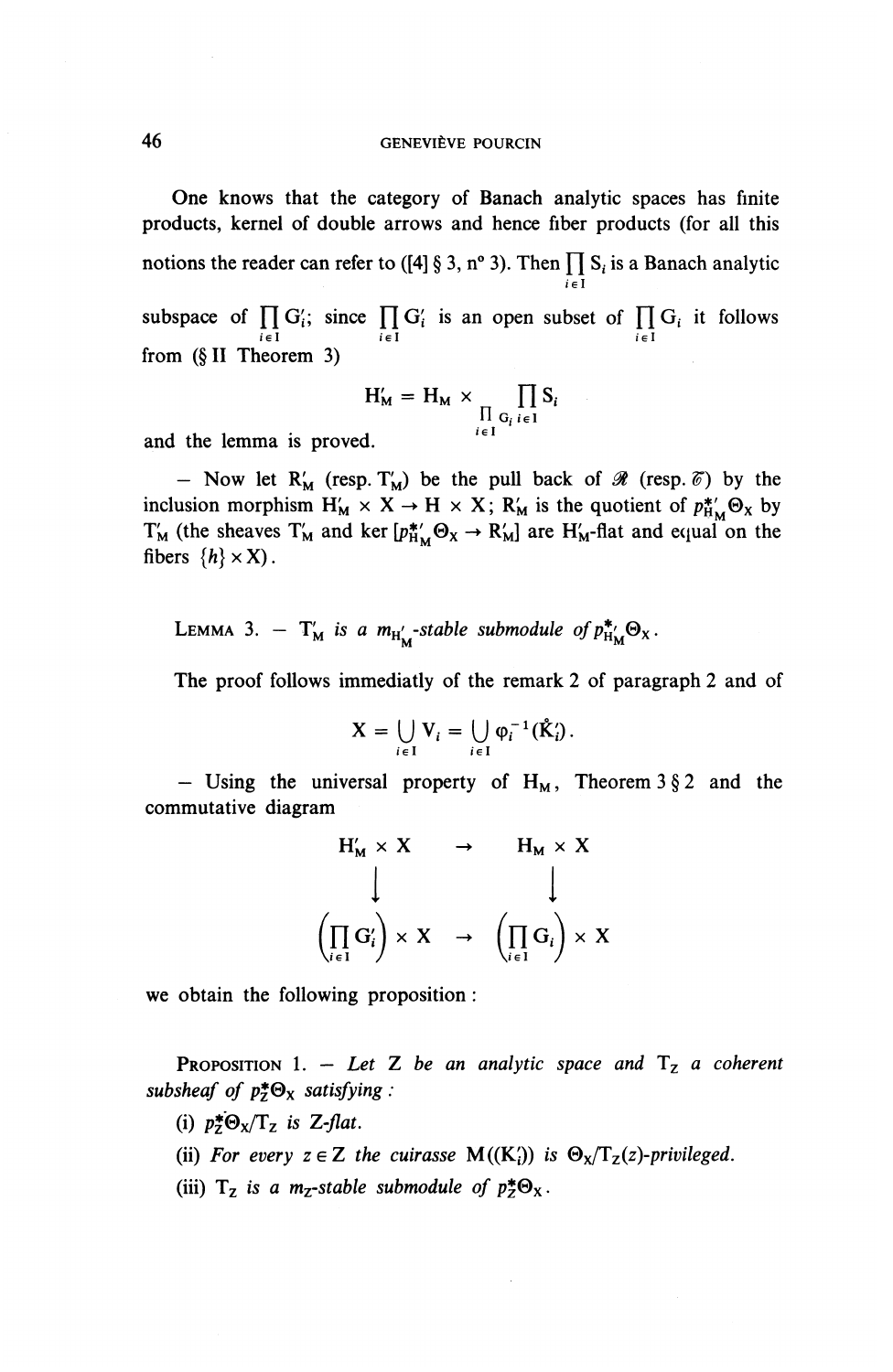*Then the unique morphism*  $g: Z \rightarrow H$  *such that* 

$$
(g \times I_X)^* \mathscr{R} = p_Z^* \Theta_X / T_Z
$$

*factorizes through* H^ *and verifies*

$$
(g \times I_X)^*T'_M = T_Z.
$$

3. *End of the proof of Theorem* 1.

Notations are those of the previous proposition; the unicity *of g* implies the unicity of its factorization through the subspace  $H'_{M}$  of H. Hence, when the refinings of a given M are varying, one obtains analytic spaces  $H'_{M}$ which patch together in an analytic subspace of an open subset of  $H<sub>M</sub>$ .

When the « cuirasse » M varies in the family of all the  $\Theta_X$ -privileged « cuirasse » the spaces  $H_M$  form an open covering of H; then the universal property of the H<sub>M</sub> 's implies that  $\widetilde{H} = \bigcup_{M} H'_{M}$  is an analytic subspace of an open subset of H. Theorem 4 is proved.

*Remark.* – More generally if X is not compact, let  $\Theta$  be a coherent sheaf on X and  $m: \Theta \times \Theta \rightarrow \Theta$  a sheaf morphism inducing for each open set U a continuous C-bilinear map  $m_U : \Theta(U) \times \Theta(U) \rightarrow \Theta(U)$ ; let H be the Douady space of the coherent quotients of  $\Theta$  with compact support ([4]). We get a universal analytic structure on the subset of those quotients which are  $m$ -stable.

#### BIBLIOGRAPHY

- [1] P. BAUM, Structure of foliation singularities, Advances in Math., 15 (1975), 361-374.
- [2] G. BOHNHORST and H. J. REIFFEN, Holomorphe blatterungen mit singularitaten, *Math. Gottingensis,* heft 5 (1985).
- [3] H. CARTAN, *Faisceaux analytiques coherents,* **C.I.M.E.,** Edizioni Cremonese, 1963.
- [4] A. DOUADY, Le probleme des modules pour les sous-espaces analytiques..., *Ann. Inst. Fourier,* **XVI,** Fasc. 1 (1966), 1-96.
- [5] B. MALGRANGE, Frobenius avec singularités-codimension 1, Pub I.H.E.S. *n* 46 (1976).